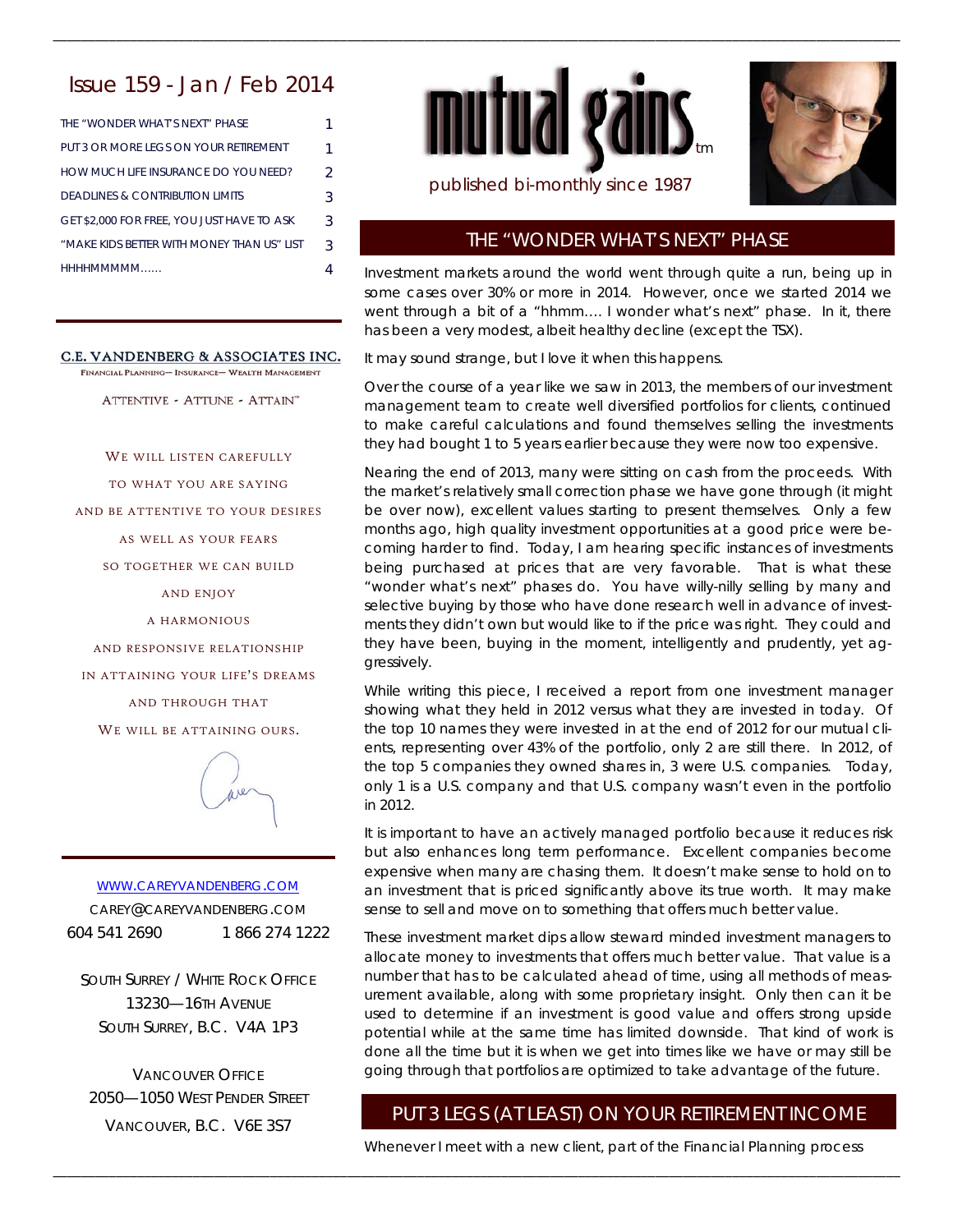### Page 2

#### *(Continued from page 1)*

involves doing some projections on where their retirement income will come from and how much they can expect from each source. To illustrate, I use a stool that you can stand on as a symbol of how diversified one's retirement income is. The more legs you have, the better. As well, if you have a lot of weaker legs (those that pay less), you will want more of them. Here are some of the main sources (legs) of retirement income that one could be relying on :

\_\_\_\_\_\_\_\_\_\_\_\_\_\_\_\_\_\_\_\_\_\_\_\_\_\_\_\_\_\_\_\_\_\_\_\_\_\_\_\_\_\_\_\_\_\_\_\_\_\_\_\_\_\_\_\_\_\_\_\_\_\_\_\_\_\_\_\_\_\_\_\_\_\_\_\_\_\_\_\_\_\_\_\_\_\_\_\_\_\_\_\_\_\_\_\_\_\_\_\_\_\_\_\_\_\_\_\_\_\_\_\_\_\_\_\_\_\_\_\_\_

Canada Pension Plan (CPP) - The maximum amount you can currently get when you reach 65 is \$1,038.33 / month. This is based on your earning history over your life time. It could be less but it won't be more.

Old Age Security (OAS) - Every Canadian resident gets OAS but to get the maximum amount you must have lived in Canada 40 years at least. The maximum you can expect to receive at age 65 is currently \$551.54 / month.

Defined Benefit Pension Plan— These are pension plans that tell you exactly how much you should get. Teachers across Canada have this kind of pension plan in place. So do federal and provincial government employees. You put in a certain amount of years and you get \$X / month. These plans are often seen as guaranteed however, that isn't really the case as history has shown, particularly with company or union defined benefit plans.

Defined Contribution Pension Plan— Frankly, the name is really deceiving because it isn't really a pension plan as you may think it to be. In my opinion, it is a nice sounding name for a Group RRSP. Your employer contributes to it and you may too. You make the decisions on how the money is invested, within a relatively small list of investments.

RRSP— I call this your "personal pension plan". It is much like the Defined Contribution Plan above however, you are the only person who is putting money into this plan, unless of course your company is willing to write cheques and send them to your financial planner to have deposited into your RRSP. This creates a pool of money that can provide a monthly income stream to you throughout your retirement.

TFSA— This should be called a TFIA or Tax Free Investment Account to make it really worth having in the first place. Within the TFSA you can build an investment portfolio and have any distributions paid out to you completely tax free on a monthly basis. An income portfolio can give you 3.5—4% and still leave your original investment in tact.

Home Equity— Available if you are prepared to sell your current home and move into something that is cheaper, freeing locked up cash. This cash can be used to create another leg of monthly income.

Rental Property— This could be a dedicated property or it can mean renting out a portion of your home. After subtracting the costs of property taxes, strata fees, regular maintenance and property management fees (if you don't want to be involved with the day to day management), you can have inflation adjusted rental income coming to you as long as you own it.

## HOW MUCH LIFE INSURANCE DO YOU ACTUALLY NEED?

In the financial planning process, life insurance is always part of reviewing what is in place and seeing if it fits with what is needed. I find in many cases a new client may come to me to establish a formal financial plan, that there may be life insurance in place but there is no reasoning behind the amount that they have. It seems that a random number of \$200,000, \$250,000, \$500,0000 etc was chosen. Or it may have been, "I only want to pay \$X / month".

Not everyone needs life insurance. In my opinion, it's usually for a specific time in your life. The simple question to ask is "if I die what happens to those who live with me?". That is a good basic gauge to determine if you need it or not.

When you buy car insurance, do you say, "I only want to spend \$X per month"? Not likely. You buy what is needed. The same with your house insurance. You buy the amount of coverage you need to replace what you could lose in the event of fire and complete loss of your home and its contents. In the case of life insurance, you are replacing a person's income, the income that is currently coming into the household that won't be, if that person isn't there.

A common family situation may be of a young family. 1 of the 2 parents is earning a full time income while the other earns a part time income. Eventually, the kids will be self sufficient and the part time earning parent could have the ability, time and energy to earn a full time income. As well, mortgage debt will probably be lower or eliminated. Generally, I start by taking the amount of income earned by each individual and multiplying it by the number of years until the youngest child is 22. We take into account the time value of money and that is the starting point on determining the amount of life insurance that is needed on that person. In the event of a premature death, the life insurance keeps the family finances in the same position as before. That is buying life insurance to match the need.

\_\_\_\_\_\_\_\_\_\_\_\_\_\_\_\_\_\_\_\_\_\_\_\_\_\_\_\_\_\_\_\_\_\_\_\_\_\_\_\_\_\_\_\_\_\_\_\_\_\_\_\_\_\_\_\_\_\_\_\_\_\_\_\_\_\_\_\_\_\_\_\_\_\_\_\_\_\_\_\_\_\_\_\_\_\_\_\_\_\_\_\_\_\_\_\_\_\_\_\_\_\_\_\_\_\_\_\_\_\_\_\_\_\_\_\_\_\_\_\_\_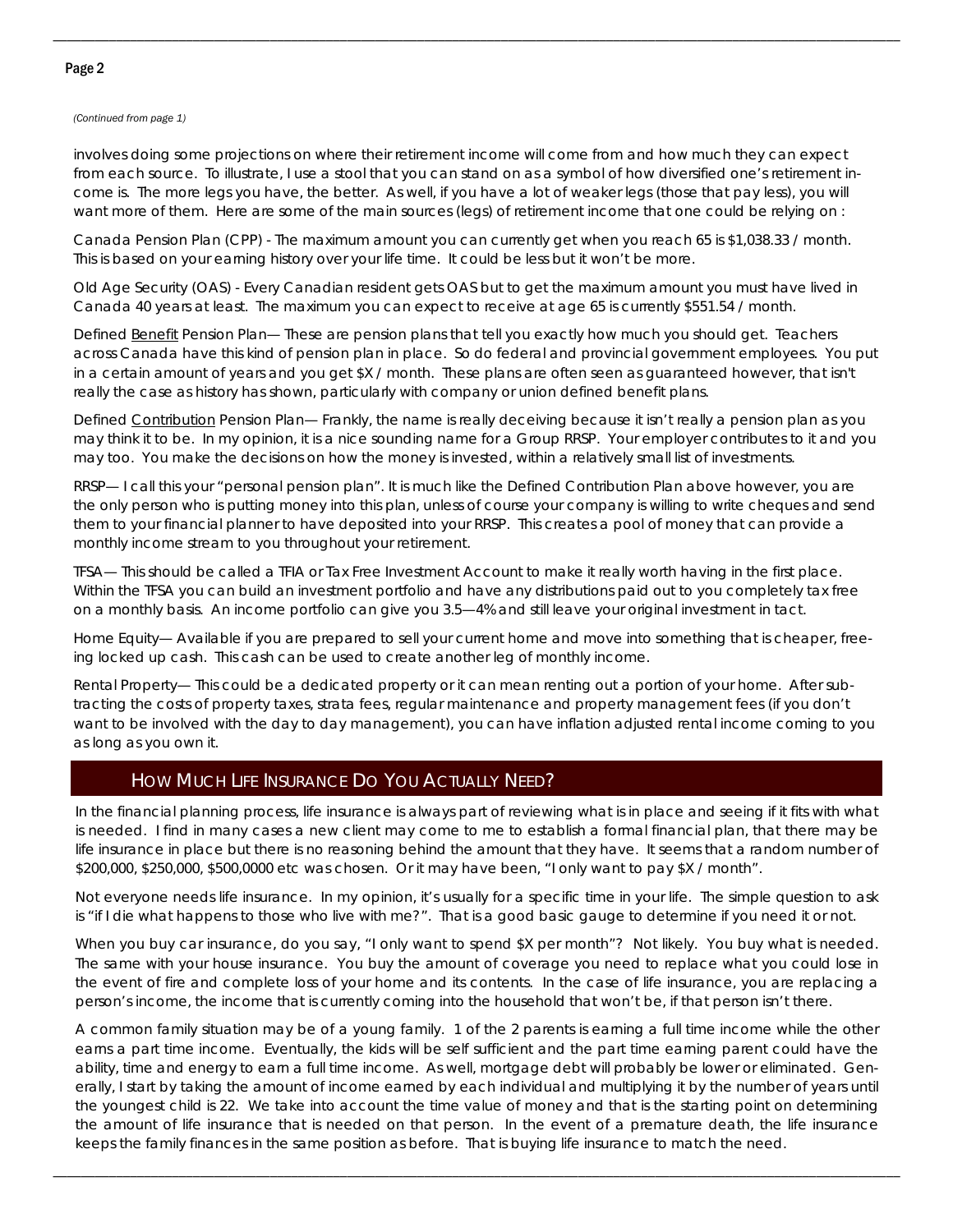### DEADLINES AND CONTRIBUTION LIMITS

RRSP deadline—if you want to get the biggest refund possible on your 2013 income tax return, you have until midnight, March 3rd to contribute. The usual deadline is March 1st but it falls on a Saturday so we get 2 extra days.

\_\_\_\_\_\_\_\_\_\_\_\_\_\_\_\_\_\_\_\_\_\_\_\_\_\_\_\_\_\_\_\_\_\_\_\_\_\_\_\_\_\_\_\_\_\_\_\_\_\_\_\_\_\_\_\_\_\_\_\_\_\_\_\_\_\_\_\_\_\_\_\_\_\_\_\_\_\_\_\_\_\_\_\_\_\_\_\_\_\_\_\_\_\_\_\_\_\_\_\_\_\_\_\_\_\_\_\_\_\_\_\_\_\_\_\_\_\_\_\_\_

TFSA contributions—As of January 1st this year, you are allowed to have contributed up to \$31,000 (\$5,000 x 4 plus \$5,500 x 2). If you fully contributed and pulled money out of a TFSA last year, as of January 1st, 2014 you can put that amount back in again.

# GET UP TO \$2,000 FOR FREE, YOU JUST HAVE TO ASK

Post secondary education can be an expensive proposition. I estimate that a child born today will face costs of about \$50,000 once they reach 18 and that is going to a local school for 4 years. A \$100 / month investment per child should make up that amount assuming a 6% annual compound rate of return. If however, you can't do anything, you can do something and that is get the free government money that you are entitled to.

The Canadian government has made available up to \$2,000 for each child that is named on a RESP. You don't have to put any of your own money to get it. It is available for everyone in Canada who has kids. All that needs to be done is an RESP set up. Then, up to \$2,000 will automatically be put in the RESP on your kids behalf. Here's the breakdown:

\$25 to help cover the cost of opening an RESP (there usually is no cost) + \$500 shortly after the RESP is set up + \$100 / year until the child turns 15. To get the money out of the RESP is for the child to get into something as simple as an apprenticeship. Note: Whatever you do, don't set a "scholarship trust" RESP up as that commits you to contributing.

### THE "MAKE KIDS BETTER AT HANDLING MONEY THAN US" CHECKLIST

- Involve your kid in your everyday finances. This doesn't mean making them calculate your taxes. Talk to them while grocery shopping. Show them that you're comparing prices.
- Figure out what you spend on your teen clothes and give that amount to them to budget. If they overspend on 1 item and don't have enough to replace their well worn shoes, don't bail them out by doling out more money.
- Point out ads in the media and talk to them about strategies the company uses to try to convince them to buy their product. There is a reason companies make logo brand t-shirts. It's for them, not for you.
- If you volunteer or donate money, explain why you do it and let them see it happen. Donate old toys, books and clothing to others. Let them put money in charity boxes. Get their help picking out canned foods during food drives.
- Tell them why you aren't buying something and also tell them why you are.
- Help them to defer the things they want until they can pay for it 100%. Don't lend them the money so they can have it sooner.
- Have them open a bank account and let them make mistakes with their money now so they won't make much bigger ones later on.

Being a money coach for our kids helps them to be better money handlers then we are. If you think most of these things seem unreasonable then I'd suggest you could very well be setting them up to be financially dependent.

# TECH GEMS— CARDSTAR

Several years ago, most of the new ways we could use technology to make life easier for us was a website. Now that everyone has their tech power in the hand via smartphones and tablets as well as the tried and true desktop computer or laptop, technology includes the use of many "apps".

CardStar is one of those simple little things that work really well. A checkout person at a local grocery store suggested it to me. What CardStar does is keep all your loyalty or "points" cards in one place. You simply open the app, point your phone at the bar code and the app saves it, along with the barcode numbers. This works for coupons you get as well. I even used this for a ticket I had at a weekend event. The ticket was purchased online however, rather than having to worry about taking the printed ticket with me I simply had CardStar take a picture of the barcode and it was saved. I then put the details in as I wanted them, including the date of the event. My wallet now has 12 less cards in it.

\_\_\_\_\_\_\_\_\_\_\_\_\_\_\_\_\_\_\_\_\_\_\_\_\_\_\_\_\_\_\_\_\_\_\_\_\_\_\_\_\_\_\_\_\_\_\_\_\_\_\_\_\_\_\_\_\_\_\_\_\_\_\_\_\_\_\_\_\_\_\_\_\_\_\_\_\_\_\_\_\_\_\_\_\_\_\_\_\_\_\_\_\_\_\_\_\_\_\_\_\_\_\_\_\_\_\_\_\_\_\_\_\_\_\_\_\_\_\_\_\_